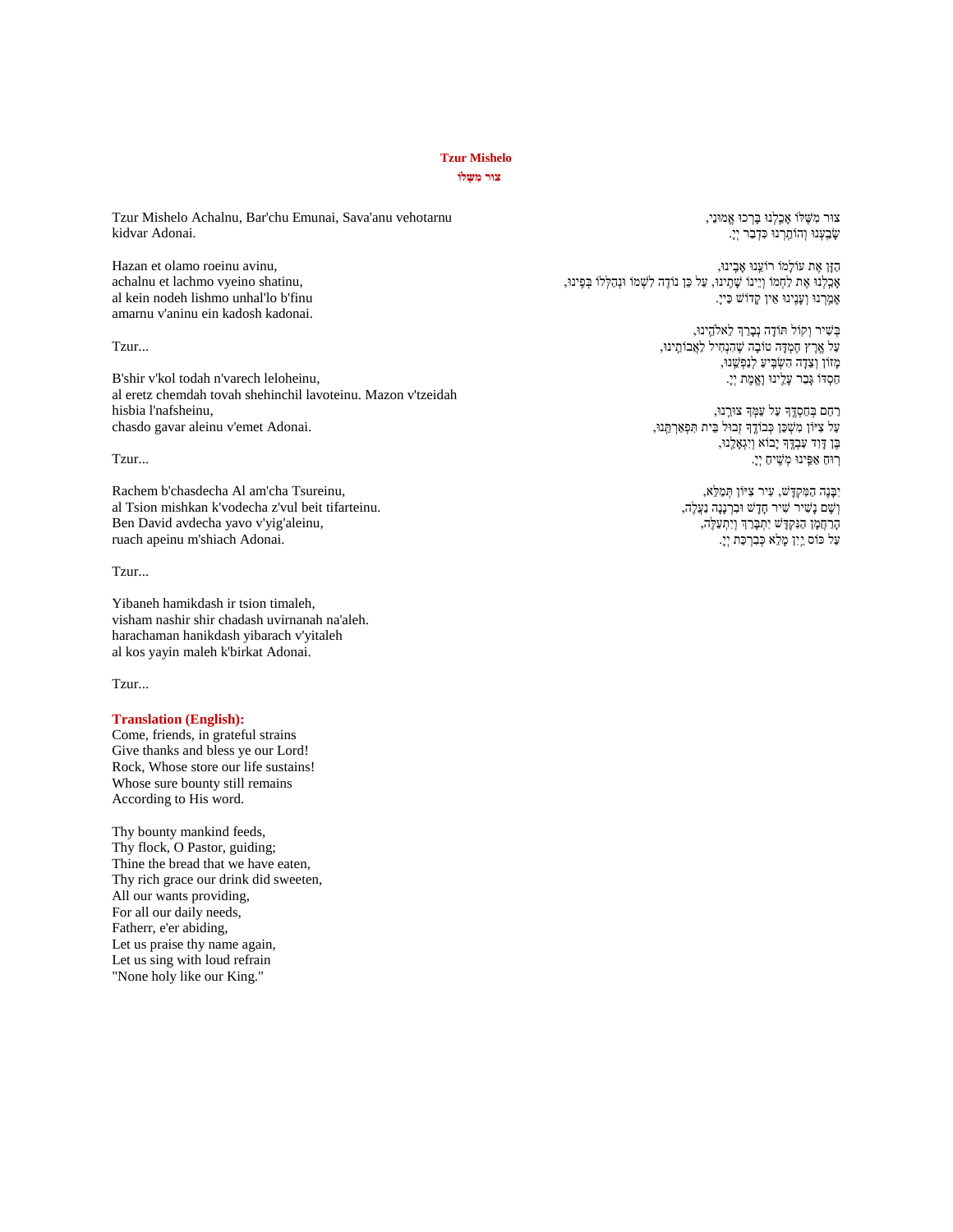To God our voice we raise In songs of jubilationn, For the land of His bestowing, Land with milk and honey flowing, He gave our ancient nation. His food our hunger stays; His grace our soul's salvation.

Strong above us mortals frail God's sure mercies shall prevail His truth shall watch our ways.

Have mercy on Thy flock, On Zion desolated; Zion, once Thy glory's throne, There Thy presence dwelt alone, Our splendor, now abated. O Thou eternal Rock, For Thee our hearts have waited; Our life's breath, Messiah, speed, Wandering exiles home to lead, Born of David's stock.

Our hearts, now mute, shall sing New songs, before unspoken, When we see with marveling eyes Salem's throngs once more arise To build her ramparts broken. Loud let your voices ring! In pledge and grateful token Raise your cups, His grace confessing! Raise your cups, accept His blessing, Israel's God and King.

## **Traduzione (Italiano):**

Venite, amici, con intensa riconoscenza Ringraziate e benedite nostro Signore! Roccia, di chi conserva la nostra vita! Di chi ritiene sicuramente la generosità Secondo la Sua parola.

La Tua generosità umana si nutre, Il Tuo gregge, o pastore, guida; Il Tuo pane che abbiamo mangiato La Tua ricca grazia il nostro bere ha addolcito, Tutti i nostri desideri fornisci, Per tutti i nostri bisogni quotidiani, Abba (Padre), nostra dimora, Lodiamo di nuovo il Tuo nome, Cantiamo con un ritornello forte "Nessuno e' Santo come il nostro Re."

A Hashem (Dio) alziamo la nostra voce Nelle canzoni di giubilo, Per la terra, Sua donazione,